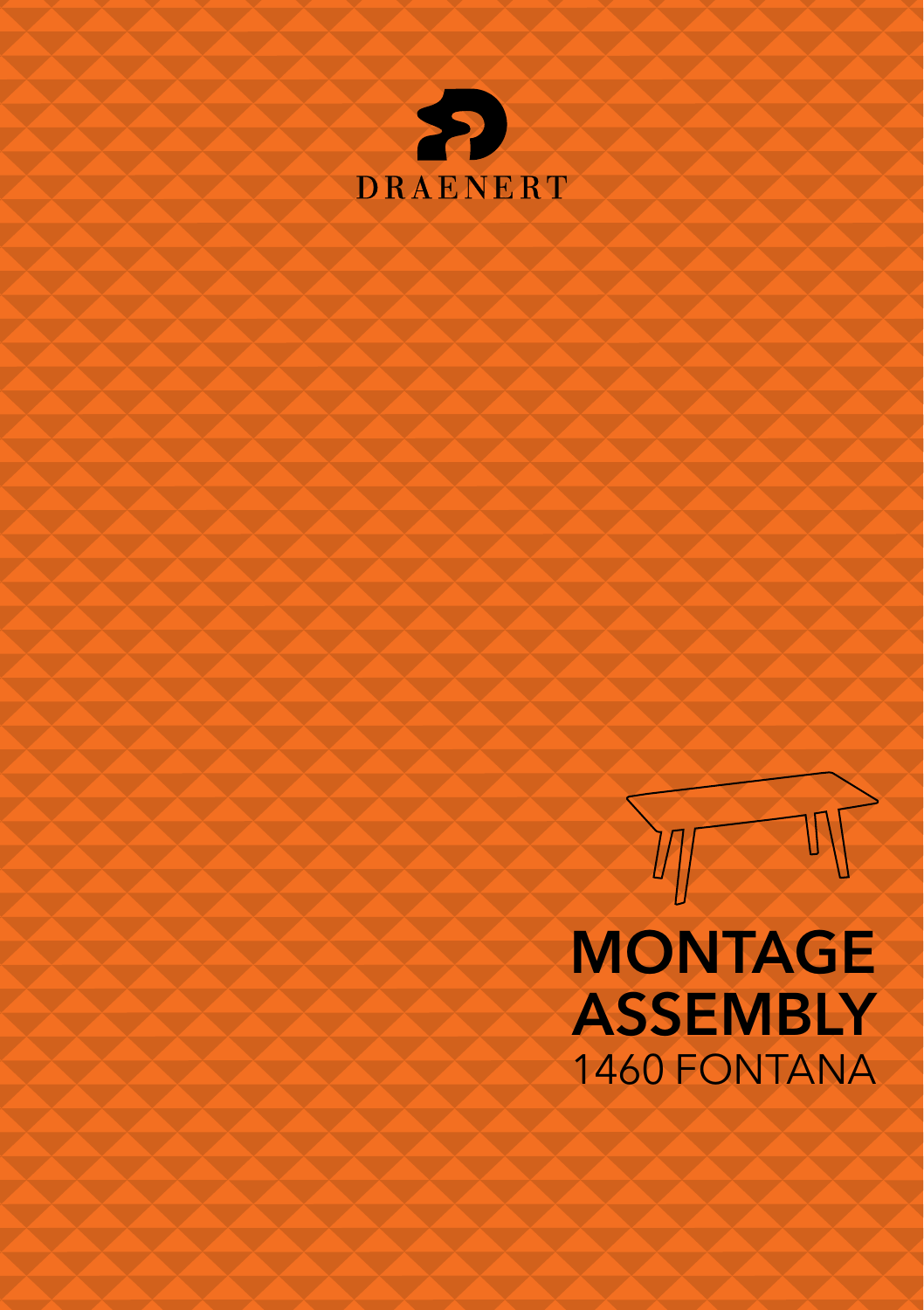## ASSEMBLY

#### 1460 FONTANA - STONE AND WOOD

#### CONTENT OF DELIVERY

(remains with the customer)

- 1 pre-assemble extension frame incl. the threefold extension top
- 2 main table tops
- 2 leg frames or 2 side walls
- 10 countersunk screws M8 x 20 mm
- 4 countersunk screws M10 x 30 mm
- 4 countersunk screws M10 x 55 mm
- material information

Remaining with the dealer/technician - on first delivery:

two assembly stands



#### PERSONS REQUIRED FOR ASSEMBLY: MIN. 2 PERSONS, RECOMMENDED ARE 4 PERSONS



1 I Position both assembly stands at the desired location of the table, that way, that the bases of the stands touch each other.



2 I Remove the 8 wood screws (Spax) according to the marking " $\alpha$ " at the wooden bars of the transport box. ATTENTION Under no circumstances loosen the 4 cylinder head screws (see marked as "  $\otimes$  "), otherwise the extension frame will fall down in the box and will suffer irreparable damage!



3 I Raise the extension frame from the transport box and slew it from above with the connecting wood bars out of the box and place it carefully on the assembly stands.

Remove the packing protection from the extension top and remove the connecting bars from the extension frame.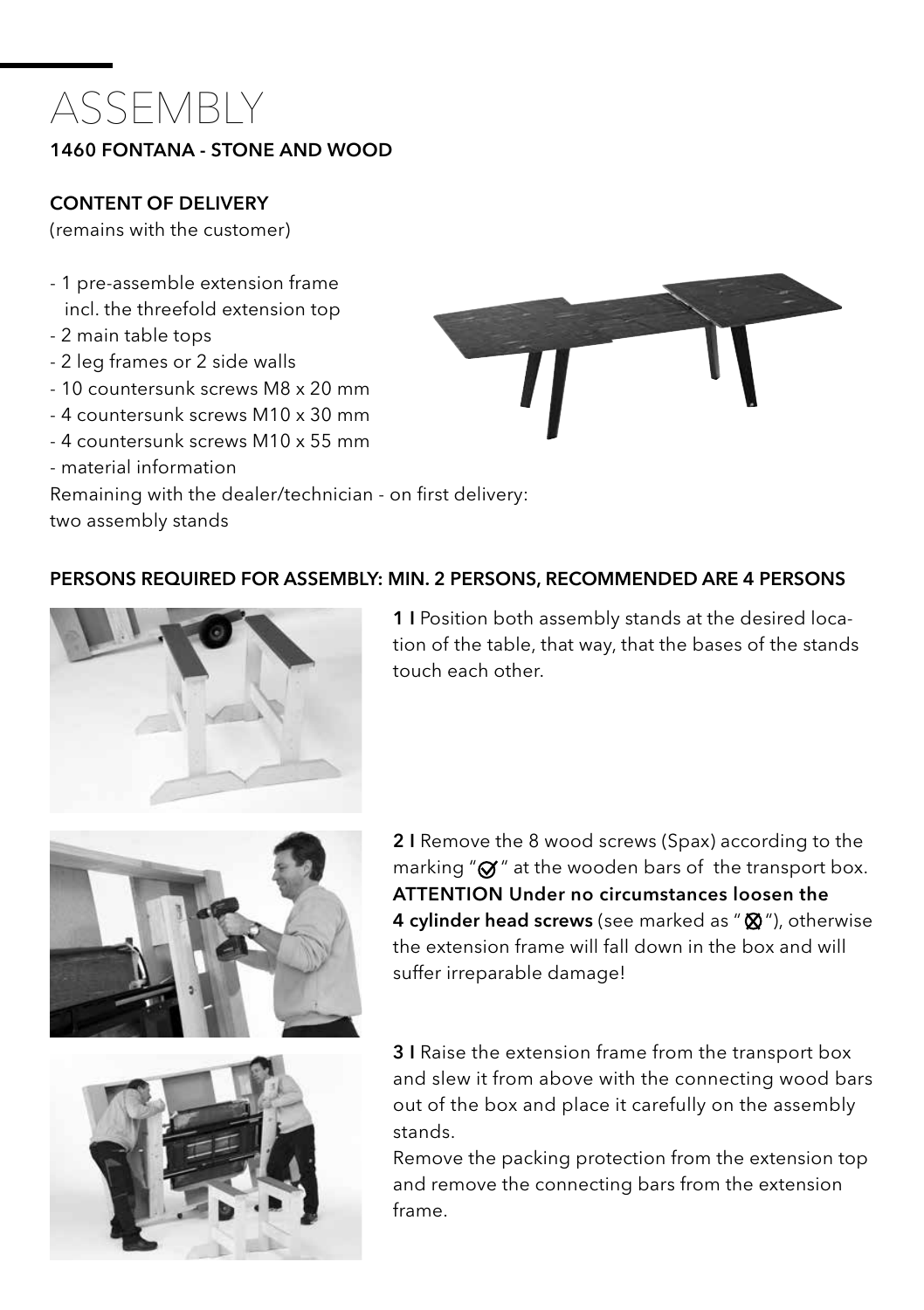

4 I Assemble the legs or side walls as per the color marks on both sides.



5 I Lift the assembled pedestal at one side and remove both assembly stands. Cut-off both transport locks (cable straps) at the underside of the table.



6 I Remove the transportation foam between the folded tops, by pulling them a little bit upwards and take away the foam.



7 I Pull –out one side of the frame to the stop. While doing this the integrated three folded tops will unfold automatically. Close now the extension frame by approx. 2,5 cm. NOTE You will hear it latch.



8 I Unpack the first main table top and put it, according to the colored marks, first diagonally to the extension top, and put it then carefully on the frame.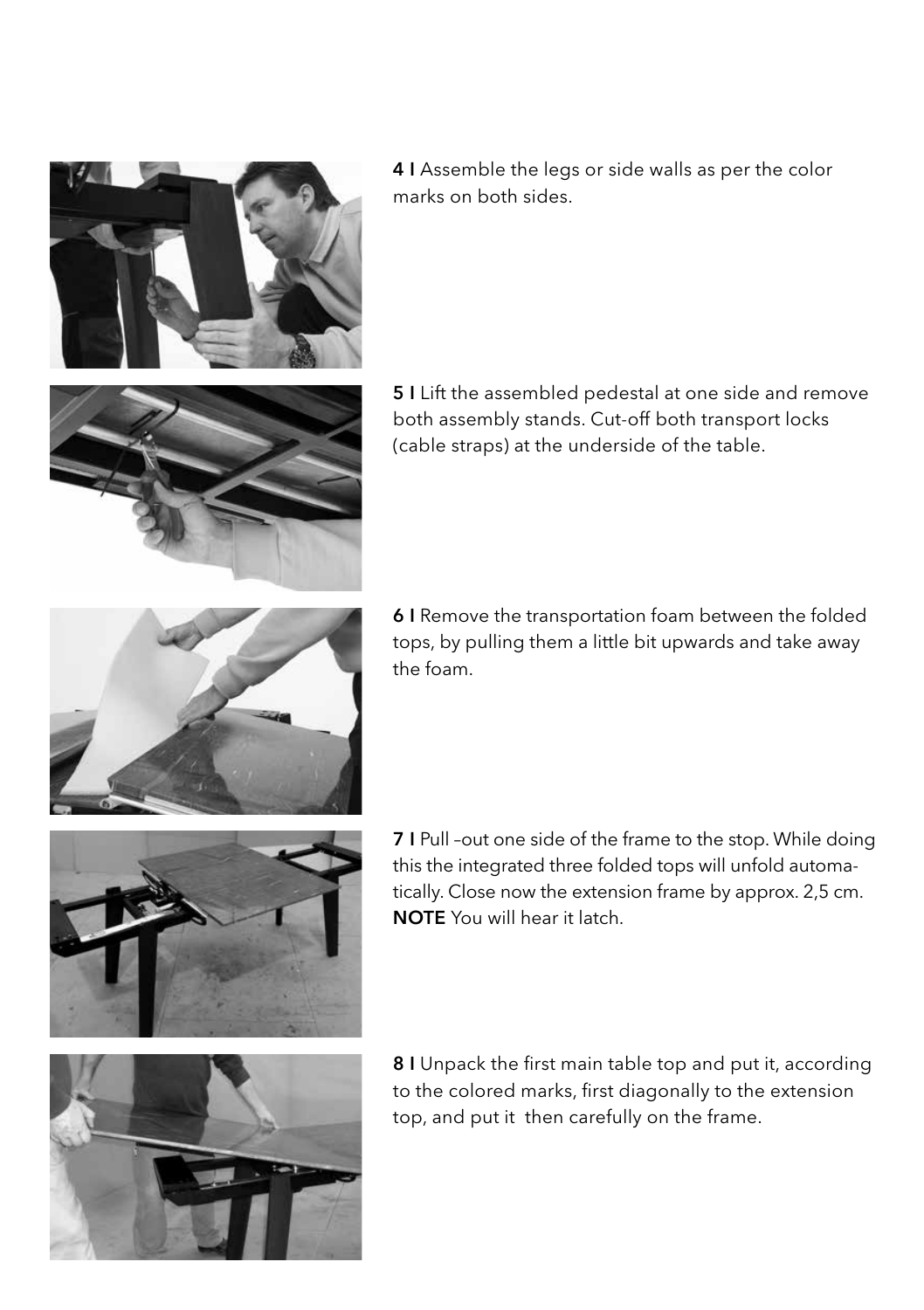

9 I Please pay attention that the four protruding cylinder heads at the table top will fit into the holes into the extension frame.



10 I Screw-in first the short countersunk screws M10 x 30 mm at the outer side of the frame, then the long countersunk screws M10 x 55 mm at the inner side of the frame, but not yet tighten them. SHORT for outside, LONG for inside Please continue the same way with the second main table top.



11 I Push all table tops firmly together and align the main table tops to the threefold extension. Please take care that you will have no gaps between the tops and no mismatches of the table top.



12 I Now fully tighten both short countersunk screws M10 x 30 mm and then the long ones M10 x 55 mm at each main table top.

13 I Operate the table by pulling out one main table top and the threefold extension will lower automatically.

ATTENTION Please do not close the main table tops, until the threefold extensions are completely lowered, as otherwise there will be the risk of collision of the table tops. Pull together the main table tops carefully until you have a gap of approx. 1 cm and check the height of the table tops and the gap dimensions.

Now the table is ready assembled.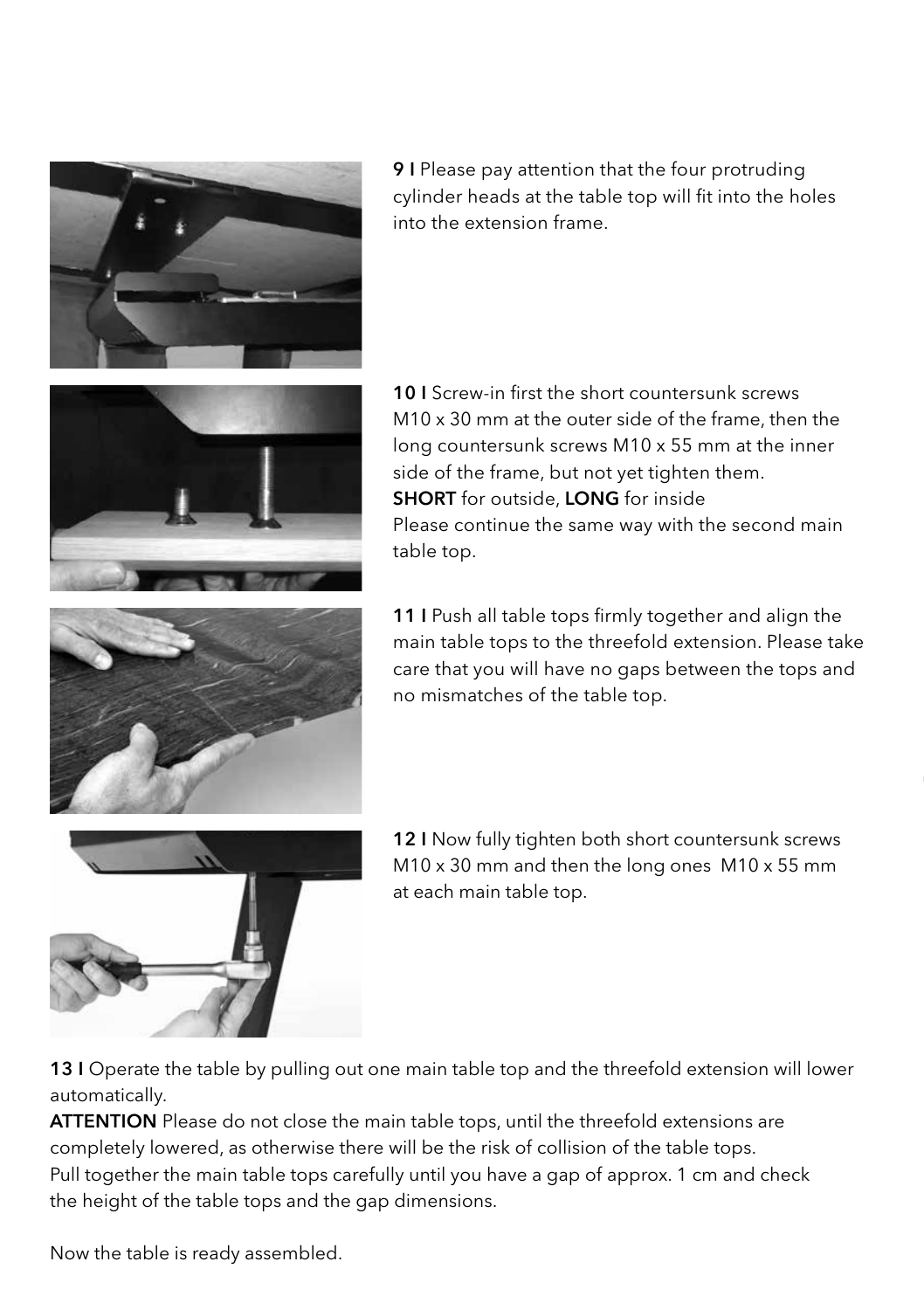

#### ADJUSTMENT BECAUSE OF UNEVEN FLOORS

When the table tops are slanting diagonally to each other, the floor is uneven. The frame is adjustable. Loosen the fixing screws of the legs or side walls at the lower side of a top (No. 1) and screw-in the adjacent threaded pins (No. 2). The frame will be lifted.

Push the frame with the threaded pins upwards until the main table tops are nearly even and tighten again the fixing screws. Please continue diagonally at the counter side, in order not to bend the frame at one side too much.

### OPERATION

In order to extend the table, pull one of the two main table tops until the three integrated extension tops lift automatically. Close the table by pushing the table tops together again.

The table can again be downsized by pulling at one of the both main table tops, in order to lower again the threefold extension.

ATTENTION Please do not close the main table tops, until the threefold extension is completely lowered, as otherwise there will be the risk of collision of the table tops. No objects may remain on the folding top.

#### HAZARD WARNING

Do not reach into the mechanism or between the fold tops. There is highest risk of crushing injuries!

Further information on the back side.